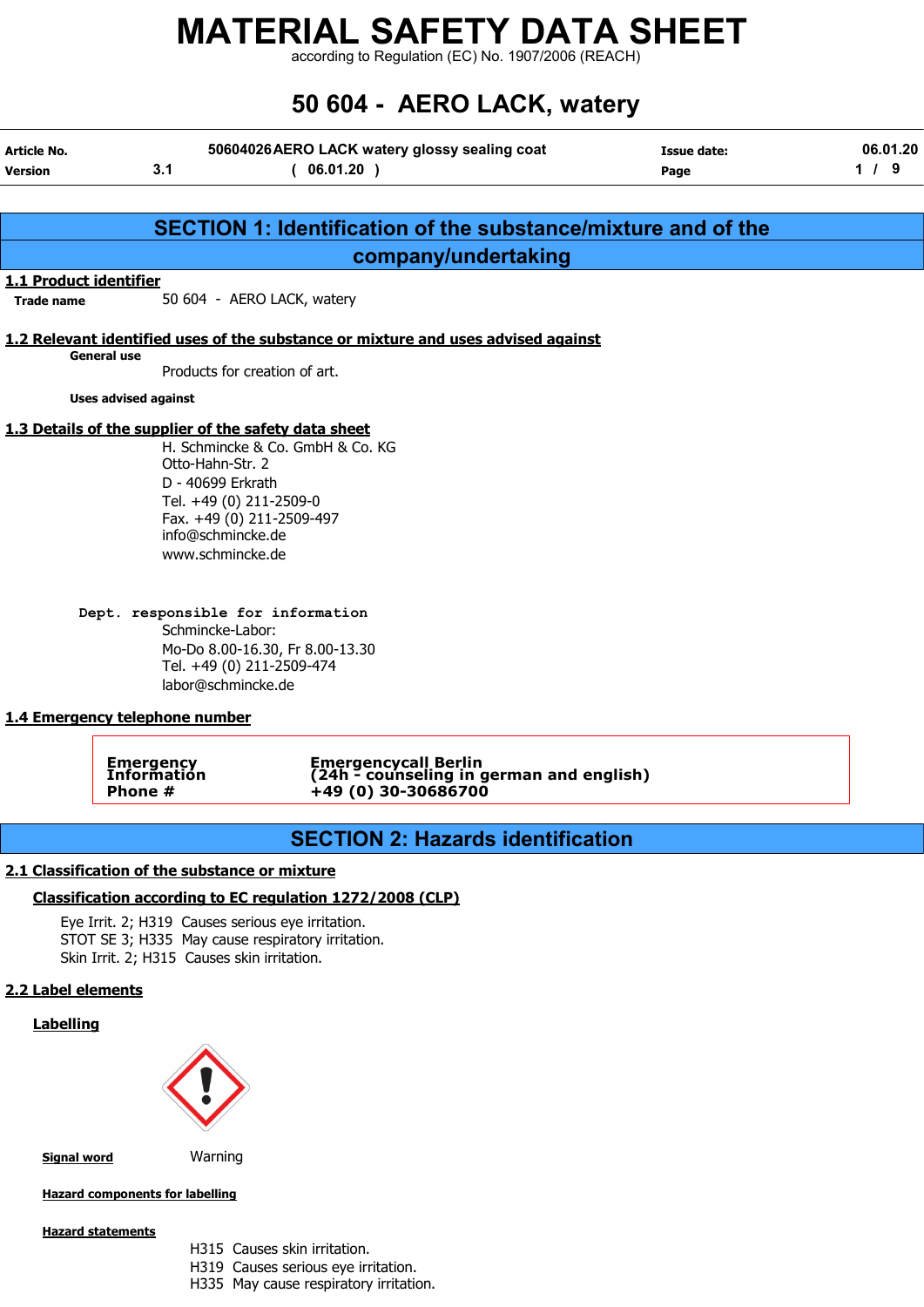according to Regulation (EC) No. 1907/2006 (REACH)

# 50 604 - AERO LACK, watery

| Article No.    | 50604026 AERO LACK watery glossy sealing coat | Issue date: | 06.01.20 |
|----------------|-----------------------------------------------|-------------|----------|
| <b>Version</b> | 06.01.20                                      | Page        |          |

**Safety precautions** 

P102 Keep out of reach of children. P312 Call a POISON CENTER/doctor if you feel unwell. P337+P313 If eye irritation persists: Get medical advice/attention.

#### 2.3 Other hazards

### SECTION 3: Composition / information on ingredients

#### 3.1 Substances

Chemical characterisation

Water polyurethane dispersion Additive CAS-Number EINECS / ELINCS / NLP EU index number Customs tariff number REACH registration No. RTECS-no. Hazchem-Code CI-Number CI-Number

#### 3.2 Mixtures

Substance 1 N,N-diethylethanamine: 1,0 - 1,5 % CAS: 121-44-8 REACH: 01-2119475467-26-XXXX

Acute Tox. 3; H311 / Acute Tox. 3; H331 / Acute Tox. 4; H302 / Eye Dam. 1; H318 / Flam. Liq. 2; H225 / STOT SE 3; H335 / Skin Corr. 1A; H314

Additional information

### SECTION 4: First aid measures

#### 4.1 Description of first aid measures

#### General information

If you feel unwell, seek medical advice (show the label where possible).

#### In case of inhalation

Provide fresh air. Seek medical attention if problems persist.

#### In case of skin contact

Remove residues with soap and water. In case of skin irritation, consult a physician.

#### After eye contact

If product gets into the eye, keep eyelid open and rinse immediately with large quantities of water, for at least 10 - 15 minutes. Seek medical attention if irritation persists.

#### After swallowing

Rinse mouth immediately and drink plenty of water. Seek medical treatment in case of troubles.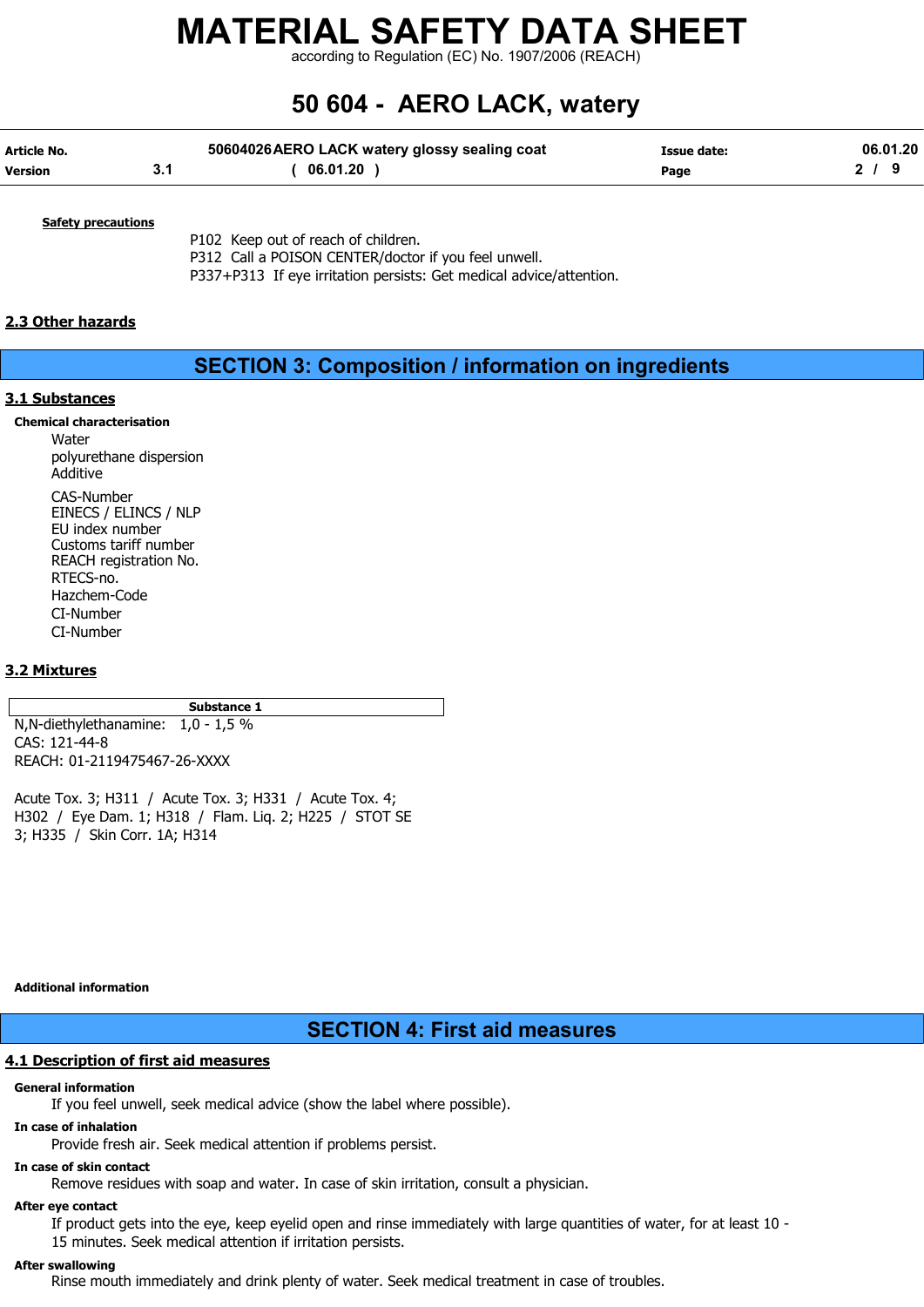according to Regulation (EC) No. 1907/2006 (REACH)

# 50 604 - AERO LACK, watery

| Article No. | 50604026 AERO LACK watery glossy sealing coat | Issue date: | 06.01.20 |
|-------------|-----------------------------------------------|-------------|----------|
| Version     | 06.01.20                                      | Page        |          |

#### 4.2 Most important symptoms and effects, both acute and delayed

No data available

#### 4.3 Indication of any immediate medical attention and special treatment needed

## SECTION 5: Firefighting measures

#### 5.1 Extinguishing media

Suitable extinguishing media

Co-ordinate fire-fighting measures to the fire surroundings.

Extinguishing media which must not be used for safety reasons

strong water jet

#### 5.2 Special hazards arising from the substance or mixture

In case of fire may be liberated: Carbon monoxide and carbon dioxide

#### 5.3 Advice for firefighters

Special protective equipment for firefighters

Use appropriate respiratory protection.

#### Additional information

### SECTION 6: Accidental release measures

#### 6.1 Personal precautions, protective equipment and emergency procedures

Avoid contact with skin, eyes, and clothing.

#### 6.2 environmental precautions

Discharge into the environment must be avoided.

#### 6.3 Methods and material for containment and cleaning up

Methods for cleaning up Collect spilled material using paper towels and dispose.

Additional information

#### 6.4 Reference to other sections

Dispose of waste according to applicable legislation.

SECTION 7: Handling and storage

#### 7.1 Precautions for safe handling

#### Advices on safe handling

Handle in accordance with good industrial hygiene and safety practice.

#### Precautions against fire and explosion

No special measures are required.

#### 7.2 Conditions for safe storage, including any incompatibilities

#### Requirements for storerooms and containers

Store in a well-ventilated place. Keep container tightly closed. Keep away from sources of ignition and heat.

#### Hints on joint storage

Storage class

## Further details

Protect from frost and exposure to sun.

### 7.3 Specific end use(s)

## SECTION 8: Exposure controls/personal protection

### 8.1 Control parameters

121-44-8 N,N-diethylethanamine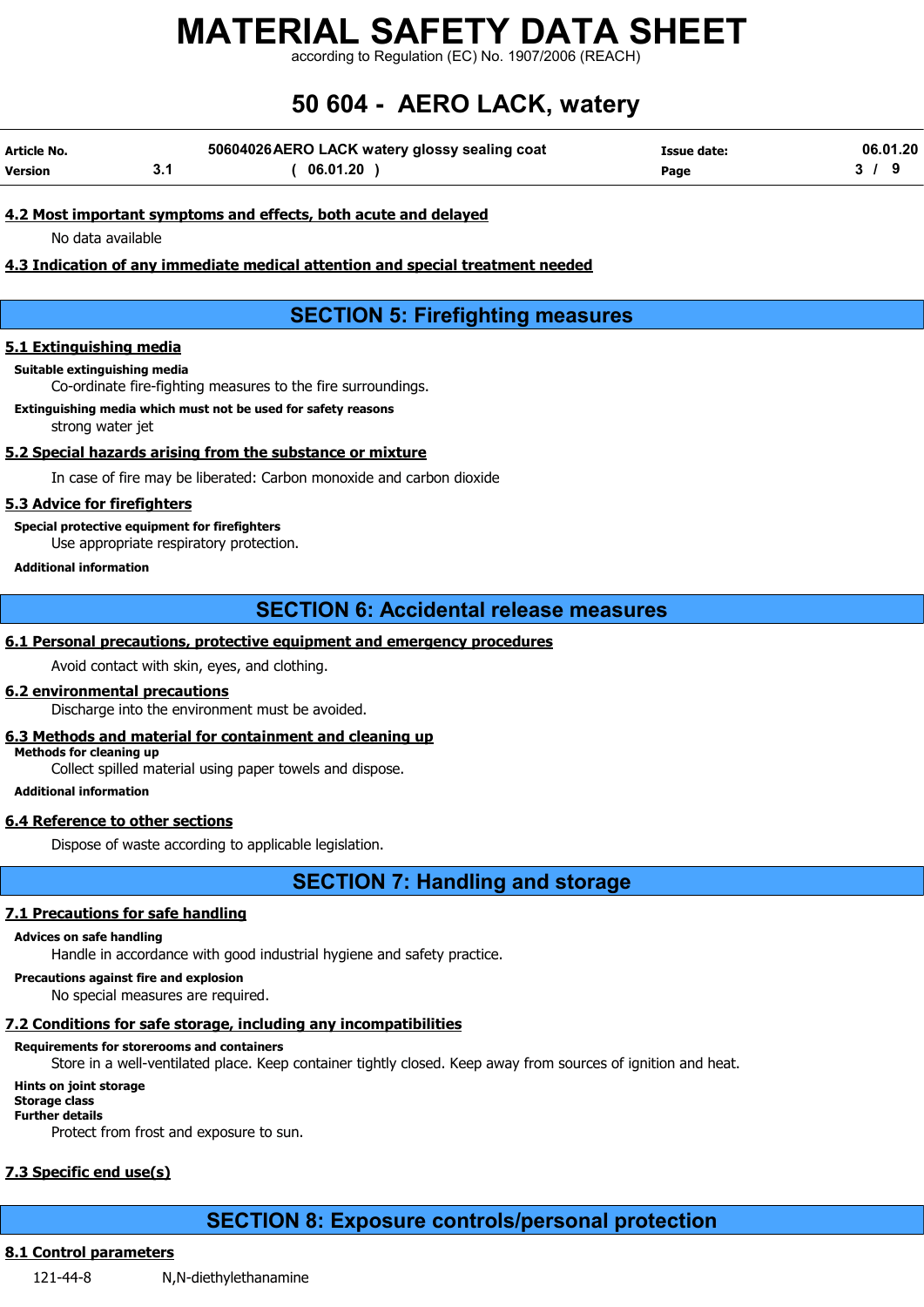according to Regulation (EC) No. 1907/2006 (REACH)

# 50 604 - AERO LACK, watery

| Article No.<br>Version | 3.1       | 50604026 AERO LACK watery glossy sealing coat<br>06.01.20 |                    | Issue date:<br>Page | 06.01.20 |
|------------------------|-----------|-----------------------------------------------------------|--------------------|---------------------|----------|
|                        | DEU WEL   |                                                           | $1,000$   $mL/m^3$ |                     |          |
|                        | DEU   WEL | 4,200   $mg/m^3$                                          |                    | $2(I);$ DFG, EU     |          |

#### 8.2 Exposure controls

#### Occupational exposure controls

#### Respiratory protection

With correct and proper use, and under normal conditions, breathing protection is not required. Respiratory protection must be worn whenever the WEL levels have been exceeded.

#### Hand protection

Protective gloves

Qualified materials: Fluororubber (Viton)

Observe glove manufacturer's instructions concerning penetrability and breakthrough time.

#### Eye protection

Tightly sealed safety glasses.

#### Body protection

Wear suitable protective clothing.

General protection and hygiene measures Handle in accordance with good industrial hygiene and safety practice. Wash hands thoroughly after handling.

## SECTION 9: Physical and chemical properties

#### 9.1 information on basic physical and chemical properties

| <b>Form</b>  | liauid          |
|--------------|-----------------|
| Colour       | white-yellowish |
| <b>Odour</b> | weak sweetish   |

| Initial boiling point and<br>boiling range<br><b>Melting point/freezing point</b><br>Flash point/flash point range<br><b>Flammability</b><br><b>Ignition temperature</b><br><b>Auto-ignition temperature</b> | min<br>100 °C | max         |       |
|--------------------------------------------------------------------------------------------------------------------------------------------------------------------------------------------------------------|---------------|-------------|-------|
| <b>Explosion limits</b><br><b>Refraction index</b><br><b>PH</b> value<br><b>Viscosity</b><br><b>Viscosity</b>                                                                                                | 8             | 10          |       |
| Vapour pressure<br><b>Density</b><br>Partition coefficient: n-octanol/water                                                                                                                                  |               | $1,05$ g/ml | 20 °C |

Danger of explosion

#### 9.2 Other information

## SECTION 10: Stability and reactivity

#### 10.1 Reactivity

Product is stable under normal storage conditions.

#### 10.2 Chemical stability

#### 10.3 Possibility of hazardous reactions

## 10.4 Conditions to avoid

Protect from frost and exposure to sun.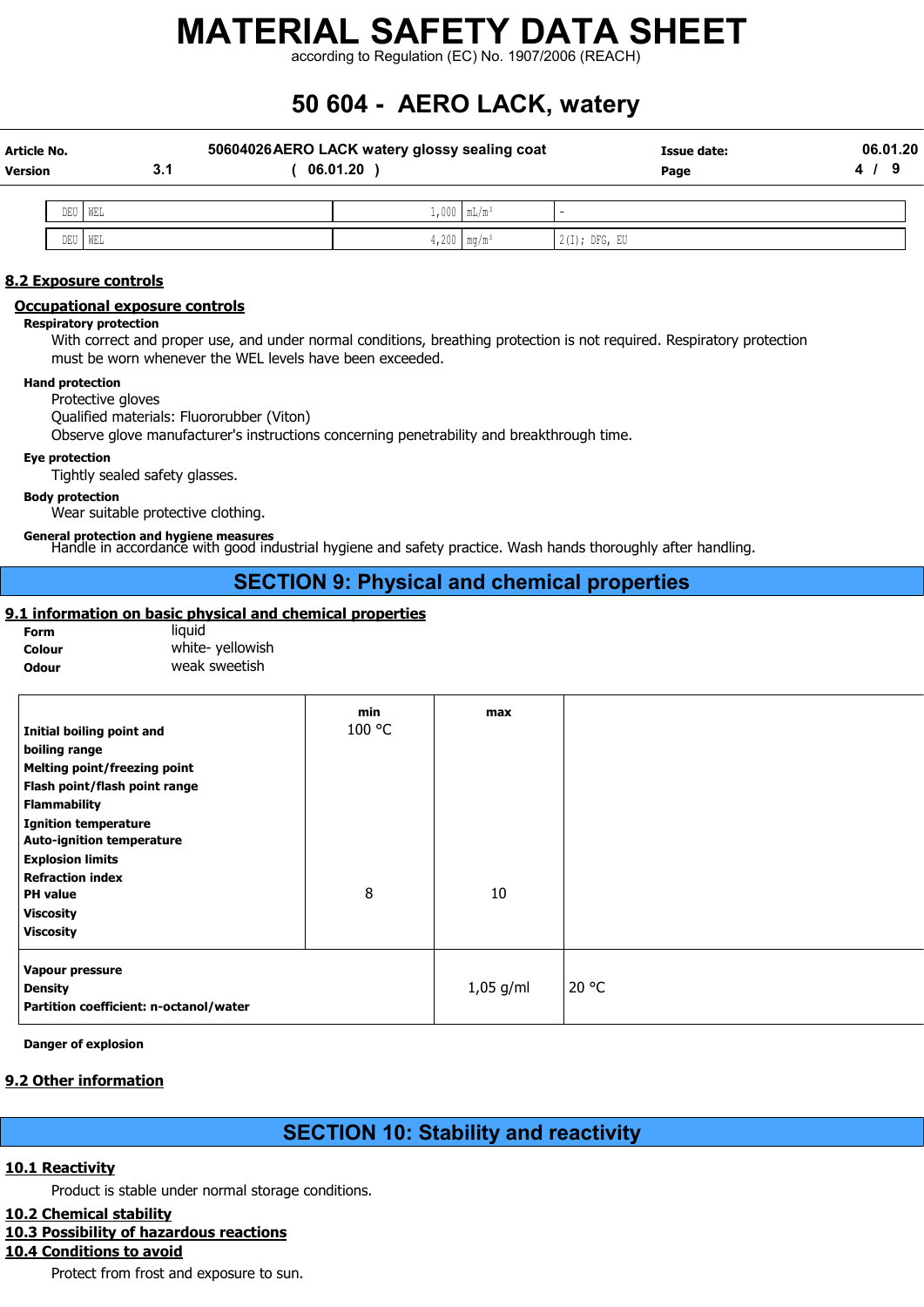according to Regulation (EC) No. 1907/2006 (REACH)

# 50 604 - AERO LACK, watery

| Article No. | 50604026 AERO LACK watery glossy sealing coat | <b>Issue date:</b> | 06.01.20 |
|-------------|-----------------------------------------------|--------------------|----------|
| Version     | 06.01.20                                      | Page               |          |

#### 10.5 Incompatible materials

#### 10.6 Hazardous decomposition products

No known hazardous decomposition products.

## SECTION 11: Toxicological information

#### 11.1 Information on toxicological effects

#### Toxicological tests

121-44-8 N,N-diethylethanamine

| oral   | $  -$<br>╜┚┙  | 1 w 6       | 460,00000 | ' / KU |  |
|--------|---------------|-------------|-----------|--------|--|
| dermal | $  -$<br>⊥⊔∪∪ | .<br>Rabbıt | 415,00000 | 77 KG  |  |

Acute toxicity

No data available

In case of inhalation

No data available

#### After swallowing

No data available

#### In case of skin contact

No data available

#### After eye contact

No data available

#### Practical experience

#### General remarks

## SECTION 12: Ecological information

#### 12.1 Toxicity

#### Ecotoxicological effects

121-44-8 N,N-diethylethanamine

| $T \cap E \cap$<br>コマンマ | $-1$<br>tısh                               | 36,00000 | $m \sim$<br>111M/L   | 10.01<br>, uhr<br>  J VII |
|-------------------------|--------------------------------------------|----------|----------------------|---------------------------|
| TOE0<br>コマンセ            | Daphnia magna<br><br>- 1 見さぐ<br>IPIN MATAL | 17,00000 | $m \sim r$<br>111M/L | (48h)                     |

Aquatic toxicity No data available Water Hazard Class **nwg** WGK catalog number General information

#### 12.2 Persistence and degradability

Further details Product is partially biodegradable. Oxygen demand

#### 12.3 Bioaccumulative potential

Bioconcentration factor (BCF) Partition coefficient: n-octanol/water

12.4 Mobility in soil

No data available

### 12.5 Results of PBT and vPvB assessment

No data available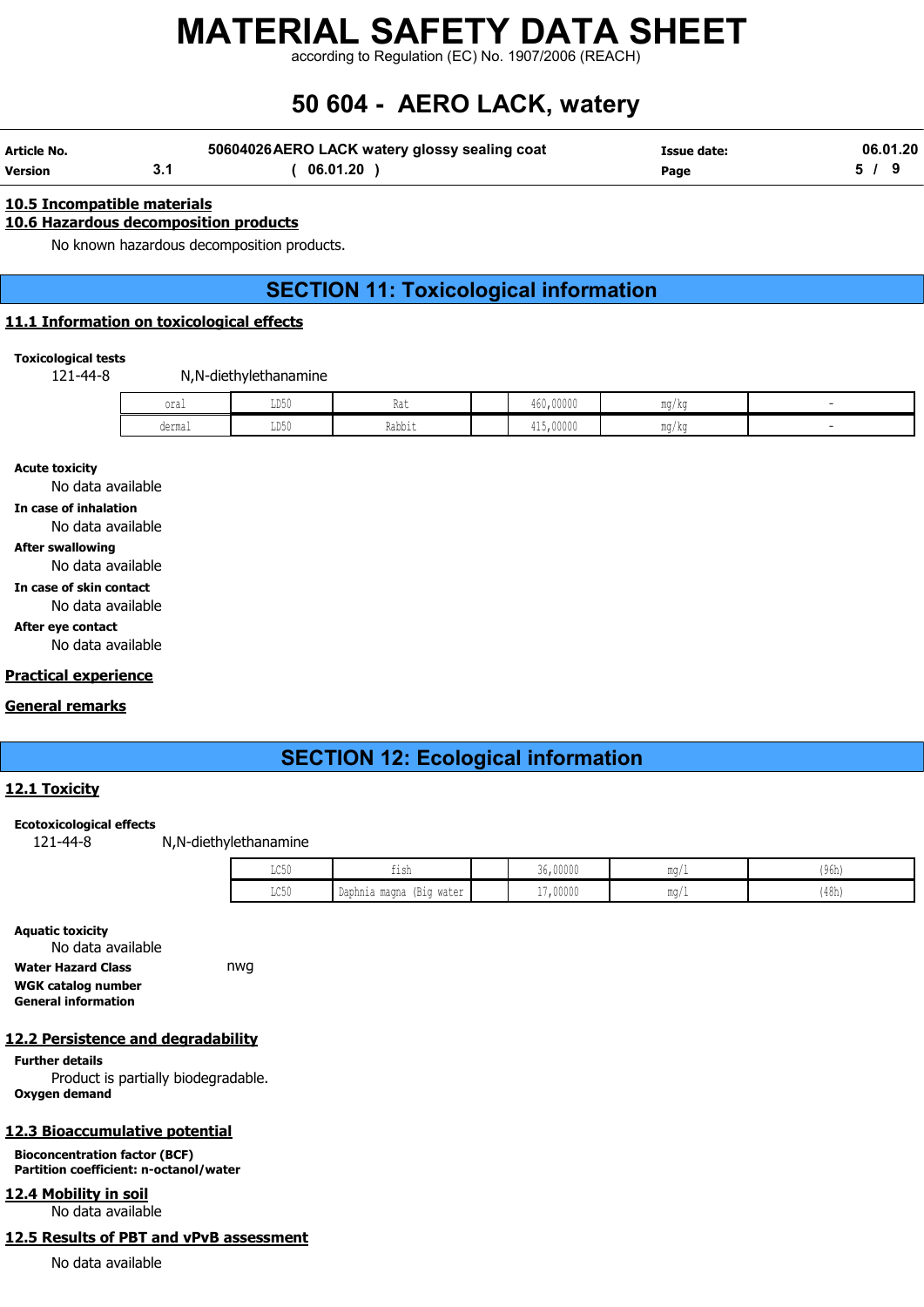according to Regulation (EC) No. 1907/2006 (REACH)

# 50 604 - AERO LACK, watery

| Article No. | 50604026 AERO LACK watery glossy sealing coat | Issue date: | 06.01.20 |
|-------------|-----------------------------------------------|-------------|----------|
| Version     | 06.01.20                                      | Page        |          |

#### 12.6 Other adverse effects

General information

## SECTION 13: Disposal considerations

#### 13.1 Waste treatment methods

#### **Product**

Waste key number

080 112 waste paint and varnish other than those mentioned in 08 01 11 Recommendation

#### Contaminated packaging

#### Waste key number Recommendation

Non-contaminated packages may be recycled. Handle contaminated packages in the same way as the substance itself.

#### Additional information

## SECTION 14: Transport information

#### 14.1 UN number

#### 14.2 UN proper shipping name

ADR, ADN No dangerous good in sense of these transport regulations. IMDG, IATA

#### 14.3 Transport hazard class(es)

ADR, ADN IMDG IATA

#### 14.4 Packing group

#### 14.5 Environmental hazards

Marine Pollutant - IMDG Marine Pollutant - ADN

#### 14.6 Special precautions for user

#### Land transport (ADR/RID)

Code Kemmler-number Hazard label ADR Limited quantities Contaminated packaging: Instructions Contaminated packaging: Special provisions Special provisions for packing together Portable tanks: Instructions Portable tanks: Special provisions Tank coding Tunnel restriction Remarks EQ Special provisions

#### Inland waterway craft (ADN)

Hazard label Limited quantities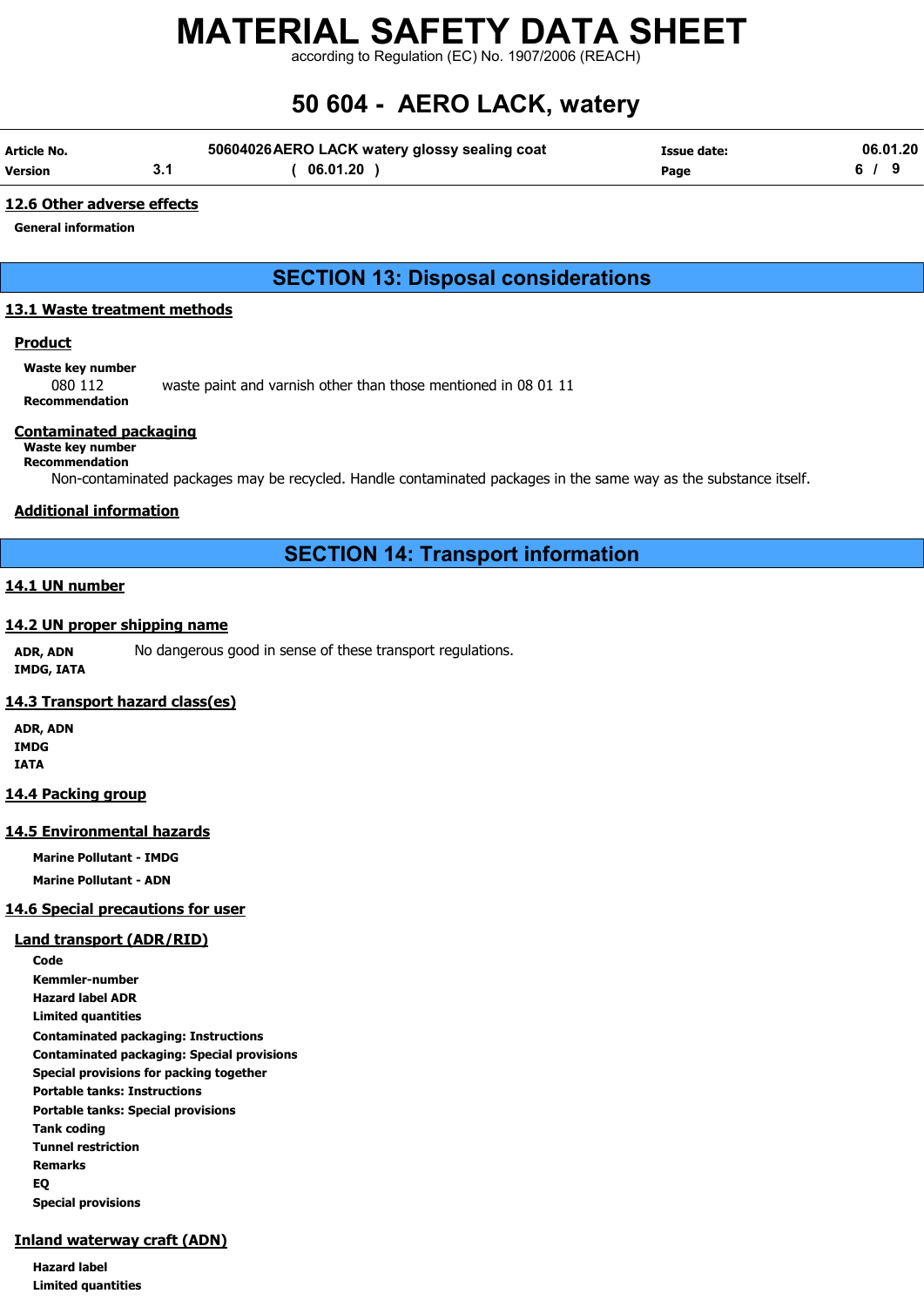according to Regulation (EC) No. 1907/2006 (REACH)

# 50 604 - AERO LACK, watery

| Article No.                  |                                                   | 50604026 AERO LACK watery glossy sealing coat | <b>Issue date:</b> | 06.01.20 |  |
|------------------------------|---------------------------------------------------|-----------------------------------------------|--------------------|----------|--|
| <b>Version</b>               | 3.1                                               | 06.01.20)                                     | Page               | 7/9      |  |
| <b>Transport permitted</b>   |                                                   |                                               |                    |          |  |
| <b>Equipment necessary</b>   |                                                   |                                               |                    |          |  |
| <b>Ventilation</b>           |                                                   |                                               |                    |          |  |
| <b>Remarks</b>               |                                                   |                                               |                    |          |  |
| EQ                           |                                                   |                                               |                    |          |  |
| <b>Special provisions</b>    |                                                   |                                               |                    |          |  |
| Sea transport (IMDG)         |                                                   |                                               |                    |          |  |
| <b>EmS</b>                   |                                                   |                                               |                    |          |  |
| <b>Special provisions</b>    |                                                   |                                               |                    |          |  |
| <b>Limited quantities</b>    |                                                   |                                               |                    |          |  |
|                              | <b>Contaminated packaging: Instructions</b>       |                                               |                    |          |  |
|                              | <b>Contaminated packaging: Special provisions</b> |                                               |                    |          |  |
| <b>IBC: Instructions</b>     |                                                   |                                               |                    |          |  |
| <b>IBC: Provisions</b>       |                                                   |                                               |                    |          |  |
| <b>Tank instructions IMO</b> |                                                   |                                               |                    |          |  |
| <b>Tank instructions UN</b>  |                                                   |                                               |                    |          |  |
|                              | <b>Tank instructions Special provisions</b>       |                                               |                    |          |  |
|                              | <b>Stowage and segregation</b>                    |                                               |                    |          |  |
|                              | <b>Properties and observations</b>                |                                               |                    |          |  |
| <b>Remarks</b>               |                                                   |                                               |                    |          |  |
| EQ                           |                                                   |                                               |                    |          |  |
|                              | Air transport (IATA-DGR)                          |                                               |                    |          |  |
| Hazard                       |                                                   |                                               |                    |          |  |

| Hazard                      |
|-----------------------------|
| Passenger                   |
| Passenger LQ                |
| Cargo                       |
| ERG                         |
| <b>Remarks</b>              |
| EO                          |
| <b>Special Provisioning</b> |

#### 14.7 Transport in bulk according to Annex II of MARPOL 73/78 and the IBC Code

No data available

SECTION 15: Regulatory information

#### Bezeichner in aktueller Sprache fehlt!

#### National regulations

#### **Europe**

Contents of VOC [%] Contents of VOC  $[g/L]$ Further regulations, limitations and legal requirements

#### **Germany**

Storage class Water Hazard Class **nwg** WGK catalog number Incident regulation Information on working limitations Further regulations, limitations and legal requirements

#### Denmark

Further regulations, limitations and legal requirements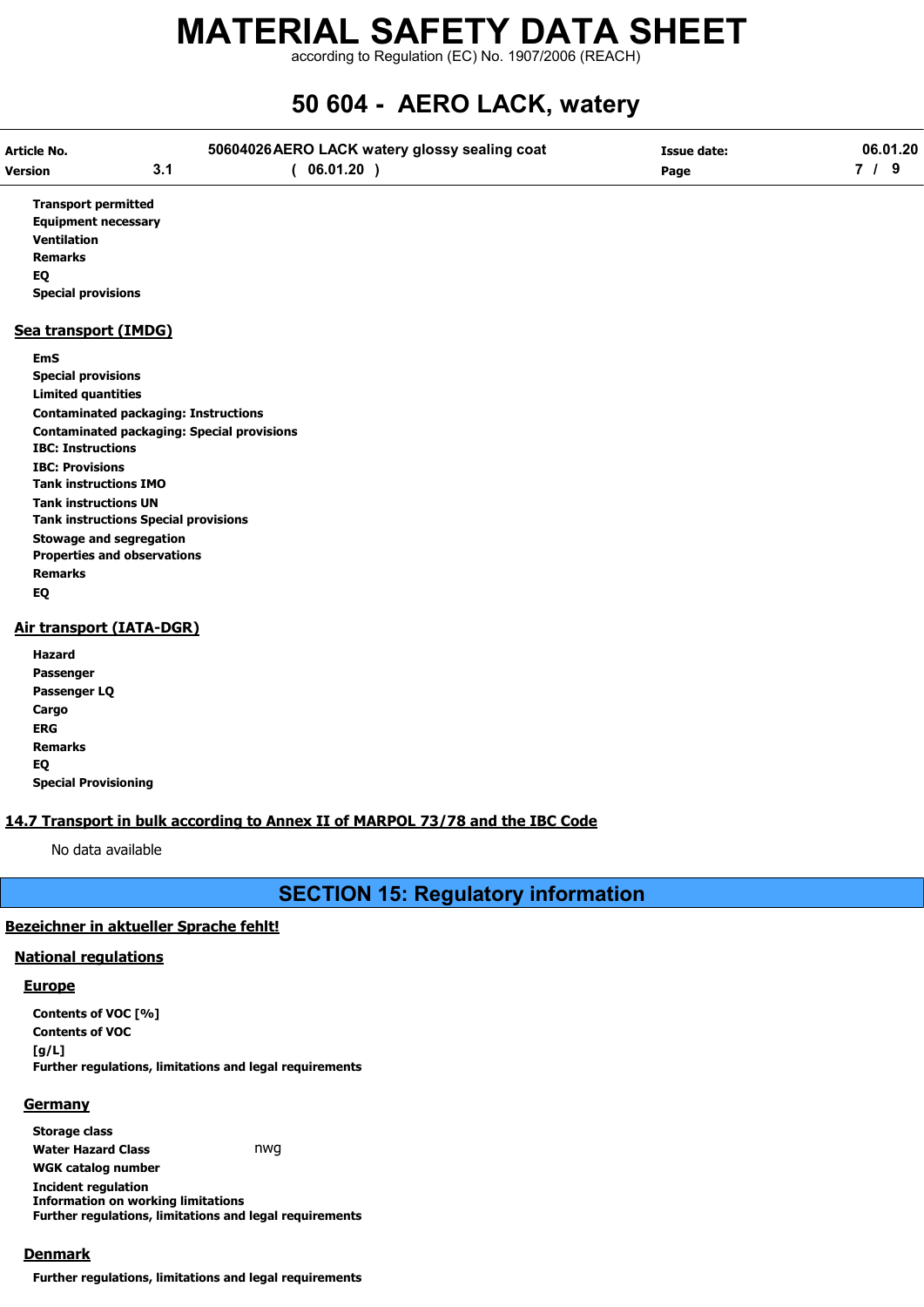according to Regulation (EC) No. 1907/2006 (REACH)

# 50 604 - AERO LACK, watery

| Article No.    | 50604026 AERO LACK watery glossy sealing coat | <b>Issue date:</b> | 06.01.20 |
|----------------|-----------------------------------------------|--------------------|----------|
| <b>Version</b> | 06.01.20                                      | Page               |          |

#### **Hungary**

Further regulations, limitations and legal requirements

#### Great Britain

Further regulations, limitations and legal requirements

#### **Switzerland**

Contents of VOC [%] Further regulations, limitations and legal requirements

#### USA

Further regulations, limitations and legal requirements Federal Regulations State Regulations Signal Word - Principal Hazards - Hazardous Ingredients Hazard Statement - Precaution Statement - First aid Statements - Children´s Statement Keep out of reach of children. For professional use only. Required Statements Conforms to ASTM D-4236.

#### Japan

Further regulations, limitations and legal requirements

#### **Canada**

Further regulations, limitations and legal requirements

#### 15.2 Chemical Safety Assessment

### SECTION 16: Other information

#### Further information

| H314 Causes severe skin burns and eye damage. |
|-----------------------------------------------|
|                                               |
|                                               |
|                                               |
|                                               |

- H331 Toxic if inhaled.
- H335 May cause respiratory irritation.

#### Further information

This information is abased on our current state of knowledge and describes the security standards applicable to our product for the purpose provided. The information provided here does not constitute a legally binding warranty of specific characteristics or of suitability for a specific application use of the product is thus to be adapted to the user's special conditions and checked by preliminary tests. We are thus unable to guarantee product characteristics or accept an liability for damage arising in connection with the use of our products.